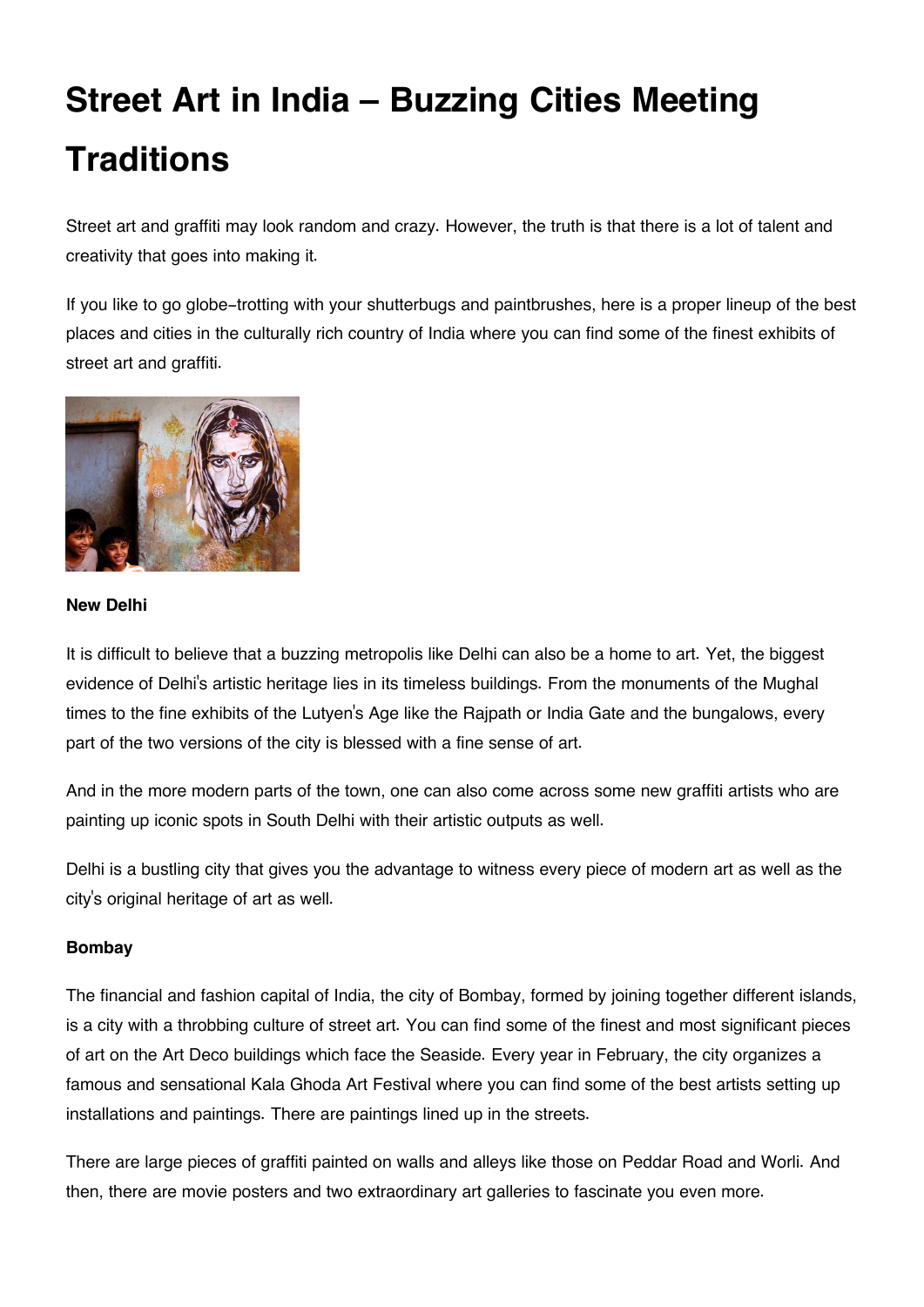

#### **Jaipur**

Called unanimously as the Pink City, Jaipur in Rajasthan is one of the most artistically beautiful cities in the world. The name applies to it because of the buildings and small dwellings that have been made out of pink sandstone as well as painted in bright pink. There are other buildings as well which have been painted in a similar fashion.

This is also a city that sets up some of the finest and most well-preserved exhibits of ancient Indian art down on its streets. Its streets, alleys, bazaars and other places are filled with wondrous delights and they all have a nice traditional look. In contrast to the heterogeneous art culture of Calcutta and Delhi and the buzzing urban culture of Bombay, Jaipur plays it traditional.

## **Calcutta**

Sometimes called as the City of Joy, Calcutta boasts of a solid and well-entrenched culture of fine art. This is a city where the walls and facades have been recklessly painted with slogans and symbols of Communist parties. Today, all of that has been preserved and those political posters are considered as the finest exhibits of street art in India.

You can also find more places like streets and hidden alleys where the traditional sculptors of the town create stunning statues and idols of goddesses during the festive occasions. The Gothic-style buildings are still very artistic. And there are also old art galleries where you can come across some unconventionally artistic outputs of the city's talents.



#### **Bangalore**

The IT hub of Bangalore is a city that is slowly but steadily emerging as one of the biggest cities in the field of modern art. This city is home to some of the artists who are known for their high level of urban